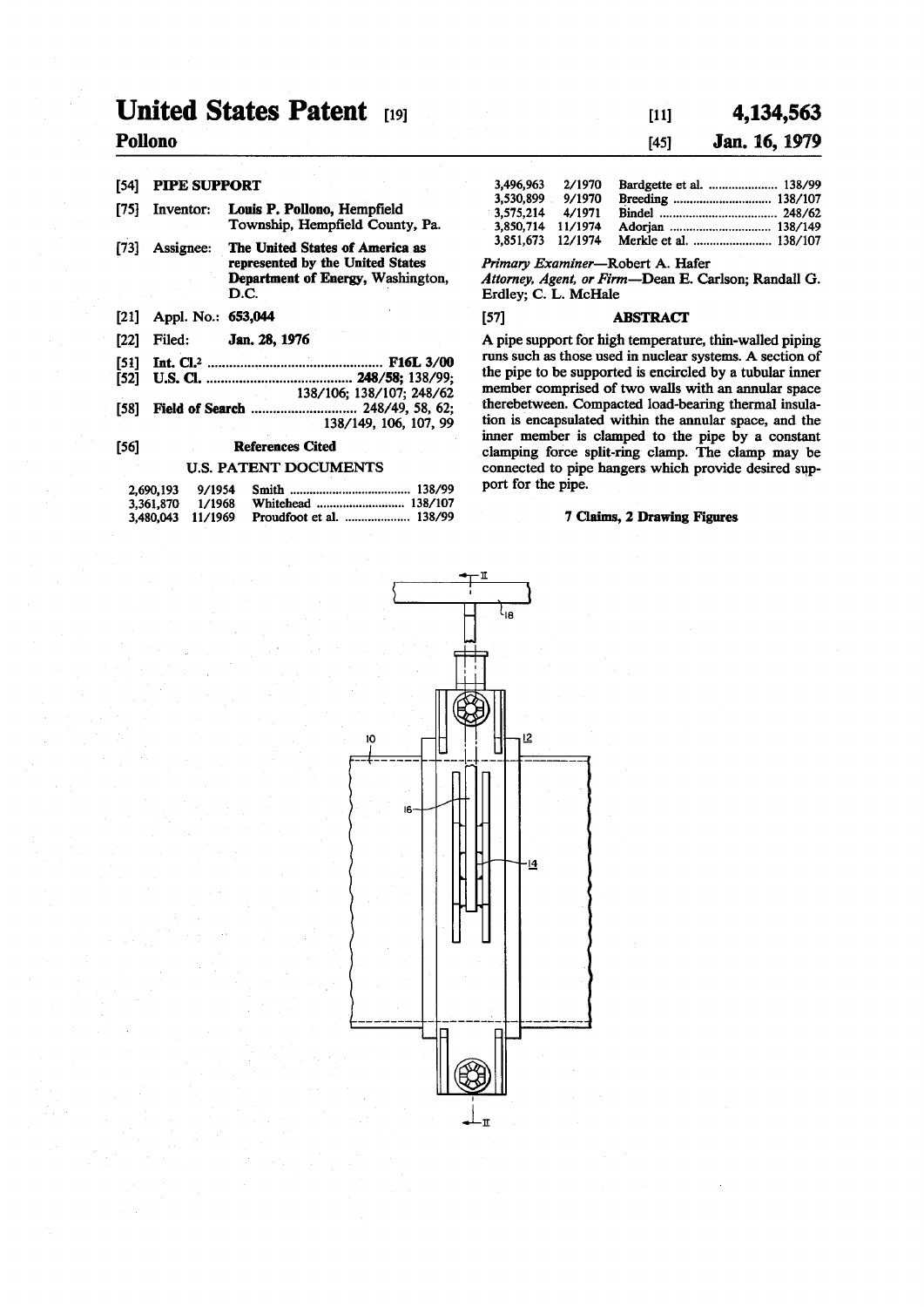

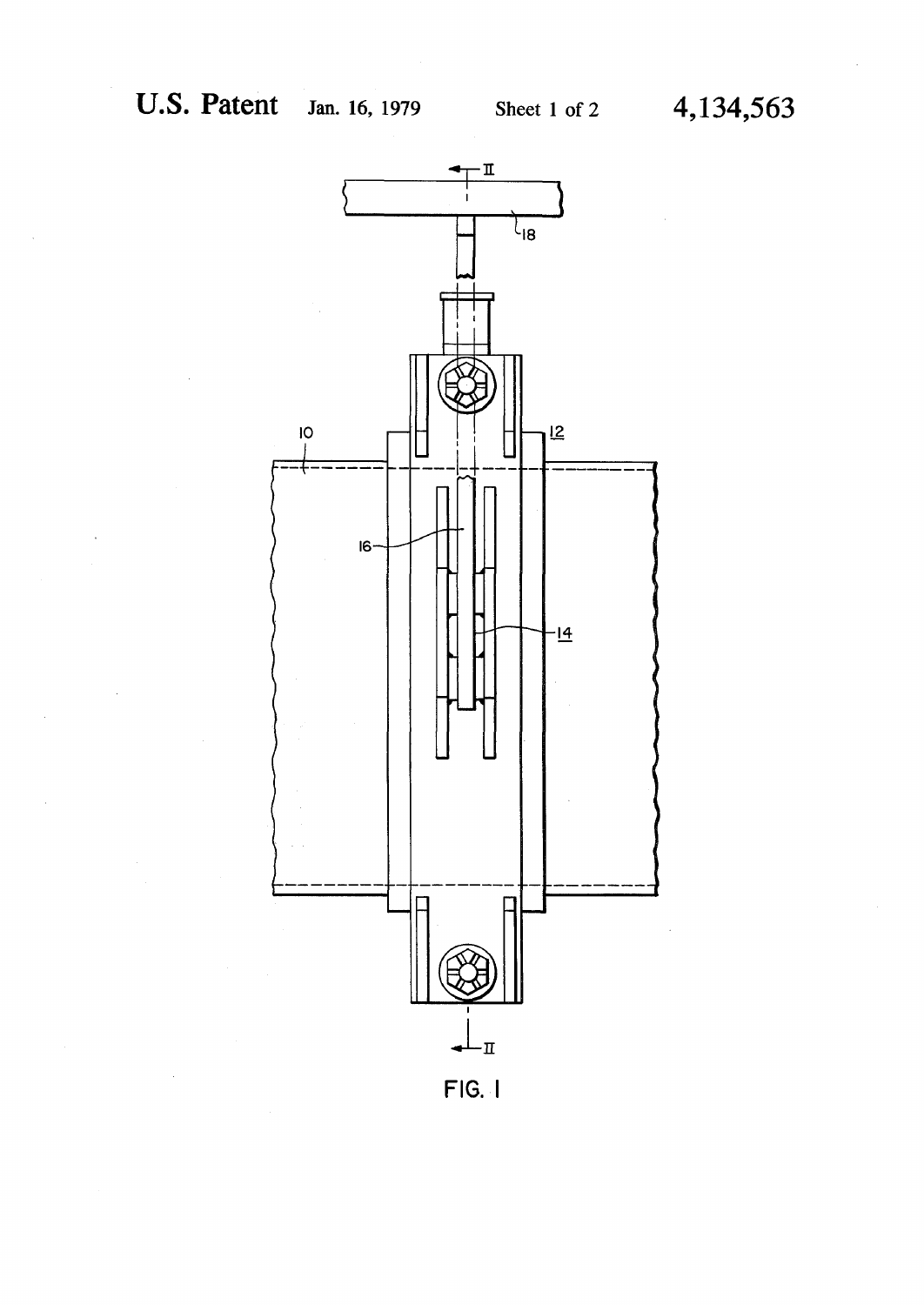

**FIG. 2**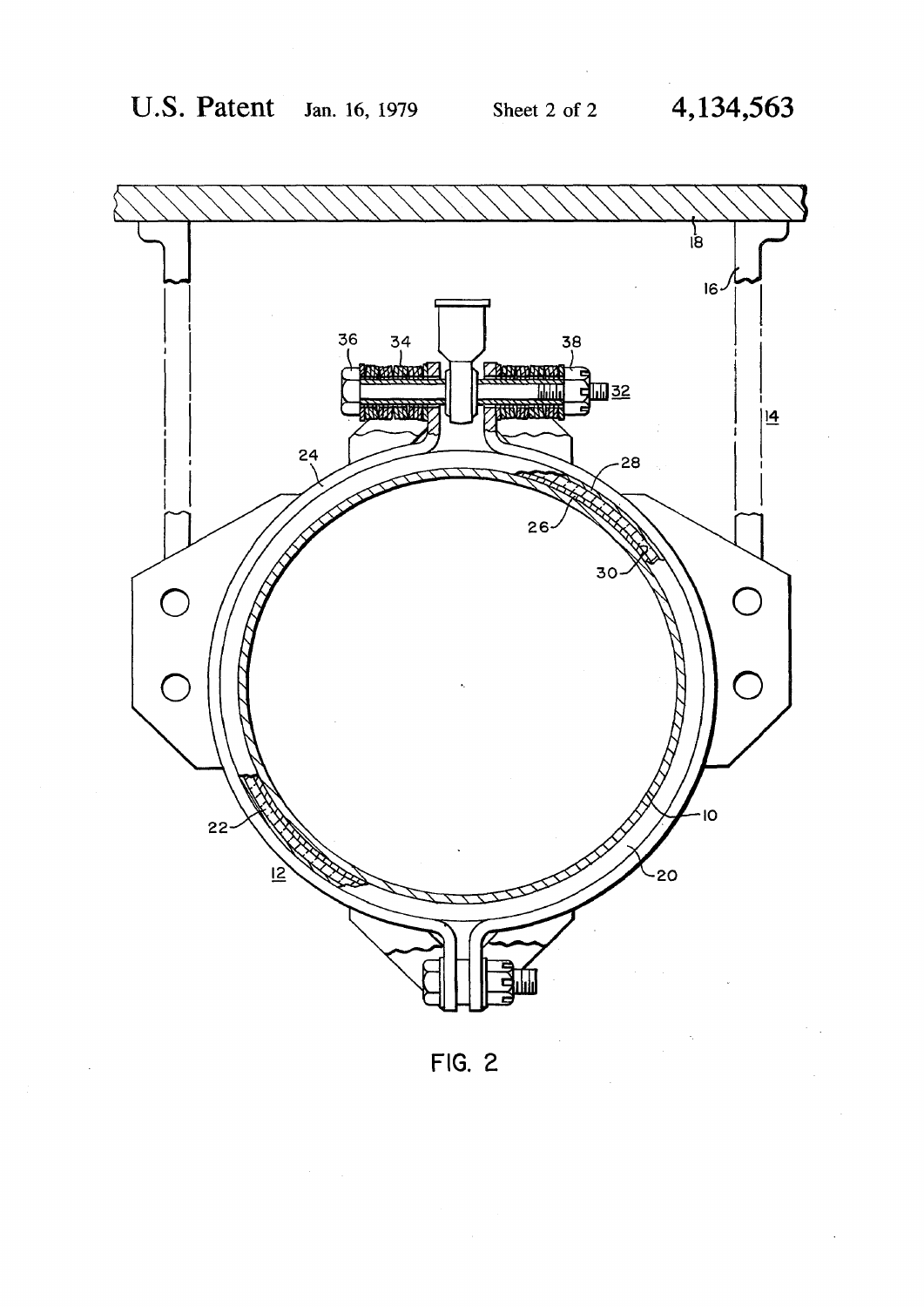## **PIPE SUPPORT**

1

#### BACKGROUND OF THE INVENTION

This invention was made in the course of, or under, a 5 contract with the United States Energy Research and Development Administration, the successor-in-interest to the United States Atomic Energy Commission.

This invention relates generally to pipe supports and more particularly to pipe supports for high temperature, 10 thin-walled piping runs of the type found in liquid-metal cooled nuclear reactors.

A nuclear reactor produces heat by fissioning of nuclear materials which are located in fuel elements and assembled within a nuclear core situated in a pressure 15 vessel. In commercial nuclear reactors, the heat produced thereby is used to generate electricity. Such nuclear reactors typically comprise one or more primary flow and heat transfer loops, and a corresponding number of secondary flow and heat transfer loops to which 20 conventional steam turbine and electrical generators are coupled. A typical energy conversion process for a commercial nuclear reactor, therefore, involves transfer of heat from a nuclear core to the primary heat transfer system, to a secondary heat transfer system, where it is 25 converted into steam from which electricity is generated.

In liquid cooled nuclear reactors, such as liquid-metal cooled breeder reactors, the reactor coolant, such as liquid sodium, is circulated through the primary coolant 30 flow system. A typical loop of the primary system comprises a nuclear core within a reactor vessel, a heat exchanger, and a circulating pump with flow conduits such as piping coupling the various components. In nuclear reactors having more than one primary coolant 35 flow loop, the nuclear core and the nuclear reactor pressure vessel are common to each of the primary loops. The heat generated by the nuclear core is removed by the reactor coolant which flows into the reactor vessel and through the core. The heated reactor 40 coolant then exits the reactor vessel and flows to heat exchangers which transfer the heat through intermediate heat transfer systems to corresponding secondary flow loops. The cooled reactor coolant exits from the now loops. The cooled reactor coolant exits from the time minimized respective heat exchangers, then flows to correspond- 45 discontinuity. ing pumps which again circulate the coolant to the pressure vessel, repeating the described flow cycle.

Piping is used throughout both the primary and secondary heat transfer systems to provide a means for containing the liquid sodium as it flows between the 50 various components such as pressure vessel, heat exchangers, and pumps. The piping between the reactor pressure vessel and the heat exchangers, commonly referred to as the hot legs of the primary system, experiences liquid sodium temperatures of approximately 55 1000° F. The piping between the heat exchanger outlets and the reactor inlets, commonly referred to as the cold leg of the primary system, is in contact with liquid sodium at temperatures of approximately 700° F. This results in a large sodium temperature differential of 60 approximately 300° F between the hot and cold leg sections of the loop. In the unlikely event of the rapid reactor core shutdown, or similar event, the liquid sodium temperature in the hot and cold legs of the loop are rapidly equalized. This equalization can cause se- 65 vere through-the-wall thermal gradients making the piping susceptible to cracking and deformation. To minimize this problem, the liquid sodium piping is gen-

erally constructed from thin-walled tubing having a wall thickness generally 0.5 inches or less.

Thin-walled piping has the ability to withstand severe thermal transients, but in large diameter sizes, support problems arise due to the heavy weight of the contents (liquid sodium) as compared with that of the piping itself. Thin-walled piping is not able to provide any significant self-support for long runs since the full-toempty weight ratio for a large sodium piping system may be as high as 3:1, whereas for the more conventional high temperature fluid systems the ratio is close to unity.

System operation at high temperatures produces a significant linear expansion of the piping network, and constant support hangers are normally prescribed. For high temperature sodium piping systems, a difficulty that arises in the design of the support is the design of the attachment of the constant load hanger to the piping. In providing attachment, it is essential to carefully control the magnitude and distribution of stresses that can be attributed due to structural bending and thermal gradients which occur during system operation.

Selection of attachment location involves consideration of the individual piping system, the support structure to which piping runs are transmitted, and the base limitations. Pipe attachments fall into two basic categories; attachments integral with the pipe wall and attachments nonintegral with the pipe wall. In non-integral attachments, the reaction between pipe and support structure is distributed by contact. Integral pipe attachments are those attachments directly attached to the pipe such as by welding. For high temperature sodium piping, integral pipe attachments are generally not feasible. The attachment to the pipe wall would cause severe thermal transients and introduce localized stress concentration at the place of support. Likewise, non-integral attachments should not be in direct contact with the piping because of the severe thermal stresses they would cause. Therefore, in the prior art, insulation was used between the non-integral attachment and the pipe wall. The use of the insulation enables the load of the pipe at the location of the pipe support along the run to be spread over a relatively wide area, while at the same time minimizing the stresses caused by the material

A problem has arisen, however, with the use of the insulation between the non-integral attachment and the pipe wall. Instead of maintaining its structural integrity, the insulation has fractured and powdered. This loss of structural integrity has caused severe problems in that the clamping force is not transmitted uniformly to the pipe, thereby rendering the support non-constant. As such, the support is not reliable, and safety considerations mandate that it not be used.

#### SUMMARY OF THE INVENTION

The aforementioned disadvantage of the prior art is eliminated by this invention by providing a pipe support structure for high temperature, thin-walled piping. A tubular inner member is comprised of an inside wall and an outside wall, with an annular space therebetween. Thermal insulating means are encapsulated within the annular space and the inner member radially encircles the pipe to be supported. The inner member is clamped to the pipe by a constant clamping force applied by a clamping means. The use of the inner member provides a uniform clamping force on the pipe, and the insulation within the annular space minimizes the amount of heat